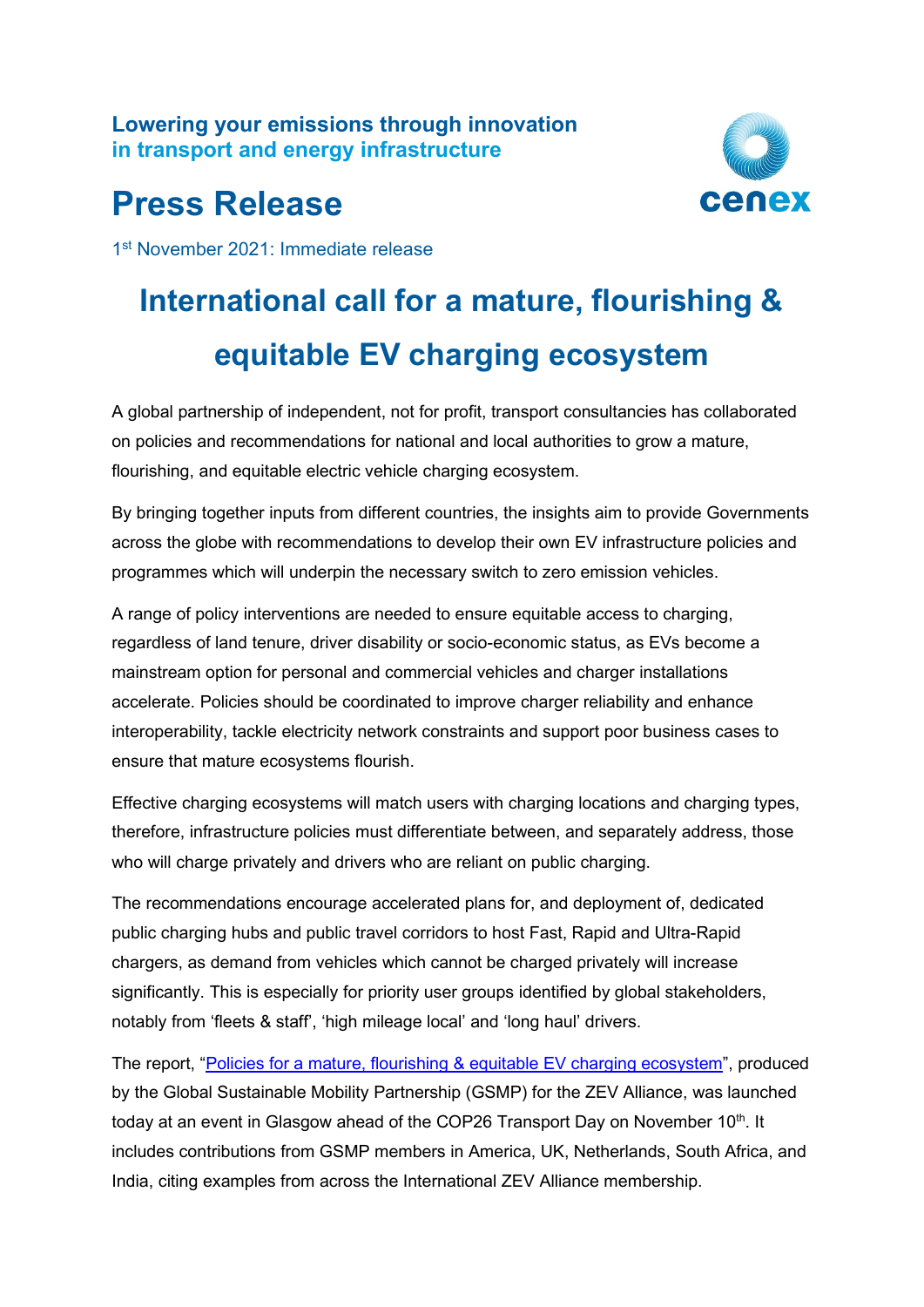### **Rachel Muncrief, Deputy Director of International Council on Clean Transportation, said:**

"For the ZEV Alliance governments, and for everyone else working to accelerate the ZEV transition, charging infrastructure is a persistent challenge.

"This report from the GSMP provides insight into the top questions that governments are facing as they are strengthening their ZEV commitments and creating comprehensive, equitable charging strategies.

"With the information and analysis in this report, charging can be a driver of the ZEV transition rather than a barrier."

#### **Jeff Allen, Executive Director of Forth, based in Oregon, USA, said:**

"This report outlines principles and strategies that governments around the world can use to guide their investments in charging to accelerate the transition to electric mobility.

"One important finding is that centring equity and designing programs around drivers with the most barriers to going electric will generally result in better outcomes for all drivers."

#### **Robert Evans, CEO of Cenex, based in England, UK, said:**

"The accelerated electrification of road transport is recognised as critical to achieving Net Zero targets and a mature, flourishing, and equitable charging ecosystem is key to that.

"This report offers international perspectives on the policies and best-practice options for electric vehicle charging. It addresses the more challenging areas for electric vehicle charging, including the commercial vehicle opportunity.

"It has been a privilege to work with our partners in GSMP to conduct this study work for the International ZEV Alliance members and International Council on Clean Transportation.

"We are pleased to be able to launch the report on this first day of COP26 and hope this report proves valuable insights for international policy makers in the years ahead."

The ZEV Alliance is a group of 18 national, state, and provincial governments committed to a collaborative approach to expand the zero emission vehicles (ZEVs) market and enhance governmental cooperation on relevant policies.

Locally, ZEVs are generally cheaper to operate, quieter at slow speeds and more pleasant to drive; nationally, their uptake will improve air quality, especially in congested zones, as well as creating new economic opportunities in a growing sector; and internationally, the mass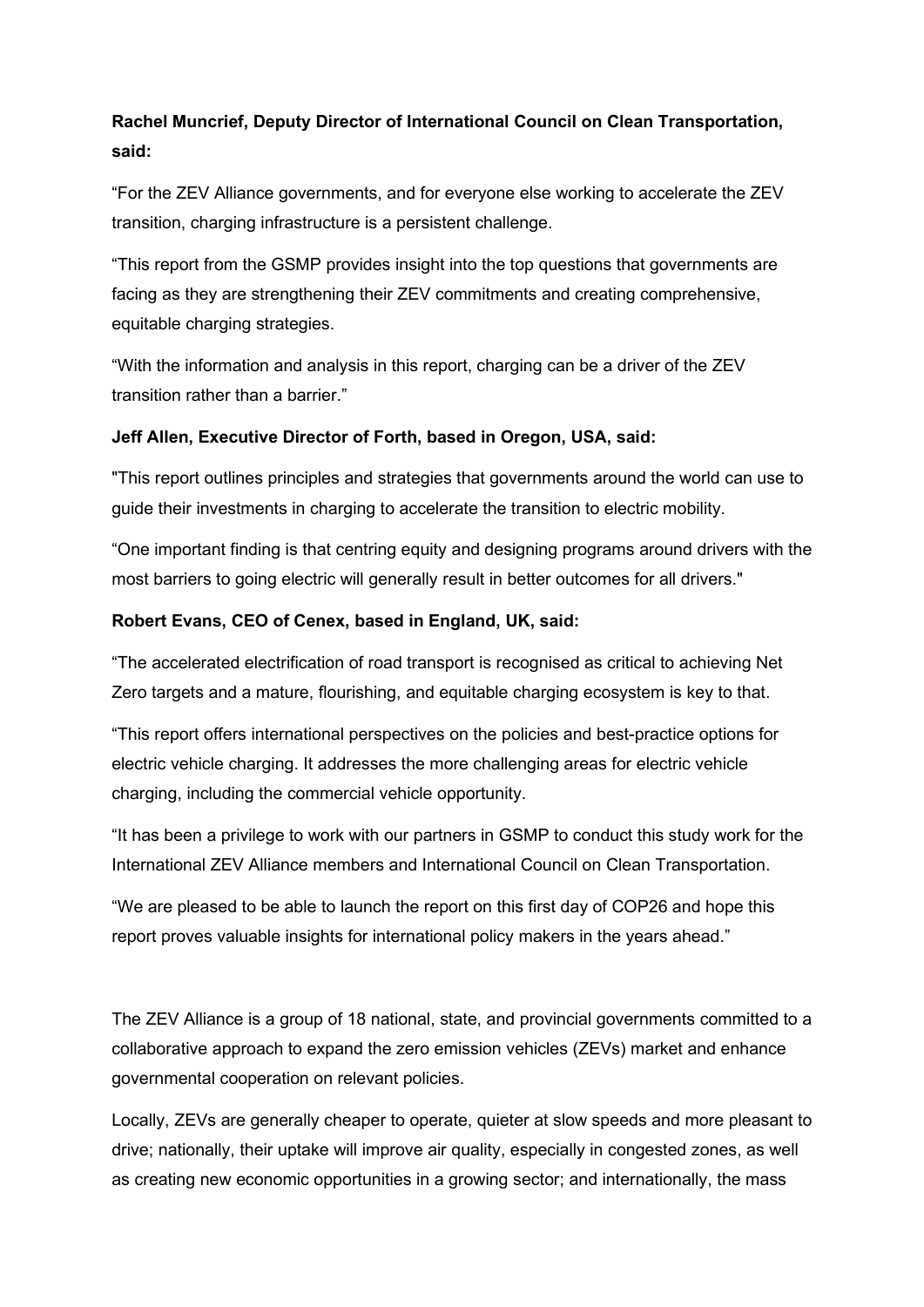rollout of ZEVs should help to slow the pace of global climate change and reduce oil dependency.

#### Building a Charging Ecosystem

Mature and flourishing charging systems are more likely to exist with specific government focus, most likely through a dedicated Transport or Energy ministry brief. This will locate responsibility for the production and maintenance of an infrastructure strategy, as well as provide a central point from which activity in the different levels of federal, regional and local government can be coordinated.

#### Improving the Business Case for Public Charging

The business case for chargers is essential to get right if the much-needed private investment is to be obtained. Where public intervention is desired, a range of models can be used to distribute the financial, reputational and operational delivery risks. Public authorities wishing to involve themselves actively should seek contractual terms which balance risks and opportunities with their chosen contractor.

#### Providing Equitable Access to Charging

Delivering equitable access to EV charging is important to ensure the social and environmental benefits of electric mobility are available to all. Without public intervention, chargers will tend to be deployed in more affluent areas where EV ownership is higher. Whilst making equity the focus of EV charging policy is likely to be more challenging in the short-run, it will yield better opportunities and outcomes in the long-term.

#### Emerging Solutions for Commercial Vehicles

Battery electric truck (BET) uptake is expected to increase in the coming decade, with lighter vehicles leading the way. While the economic case for electrification is strengthening and product choice is growing, stronger policy interventions are needed to accelerate the uptake of heavier BETs.

From an infrastructure perspective, lighter BETs are expected to use the same private and public infrastructure as private vehicles. For heavier BETs, private commercial locations are expected to prefer charging locations where space and the electricity network connection allows. Where this is not possible, a new network of public charging locations will need to be developed taking developments on wireless and catenary charging into account.

**- Ends –**